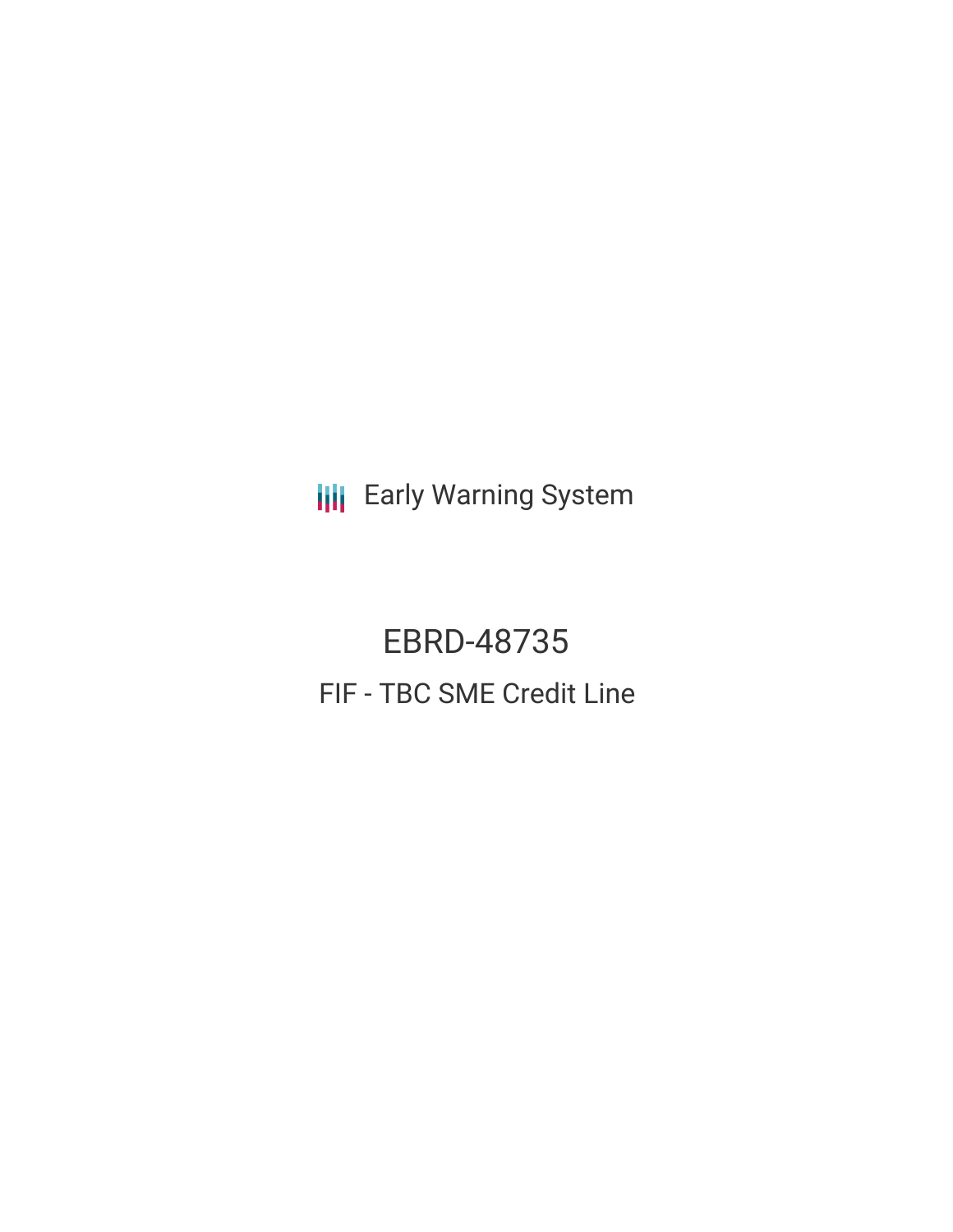

# **Quick Facts**

| <b>Countries</b>               | Georgia                                                 |
|--------------------------------|---------------------------------------------------------|
| <b>Financial Institutions</b>  | European Bank for Reconstruction and Development (EBRD) |
| <b>Status</b>                  | Approved                                                |
| <b>Bank Risk Rating</b>        | FI                                                      |
| <b>Voting Date</b>             | 2017-03-22                                              |
| <b>Borrower</b>                | <b>TBC Bank</b>                                         |
| <b>Sectors</b>                 | Finance                                                 |
| <b>Investment Type(s)</b>      | Loan                                                    |
| <b>Investment Amount (USD)</b> | \$20.00 million                                         |
| <b>Loan Amount (USD)</b>       | \$20.00 million                                         |
| <b>Project Cost (USD)</b>      | \$20.00 million                                         |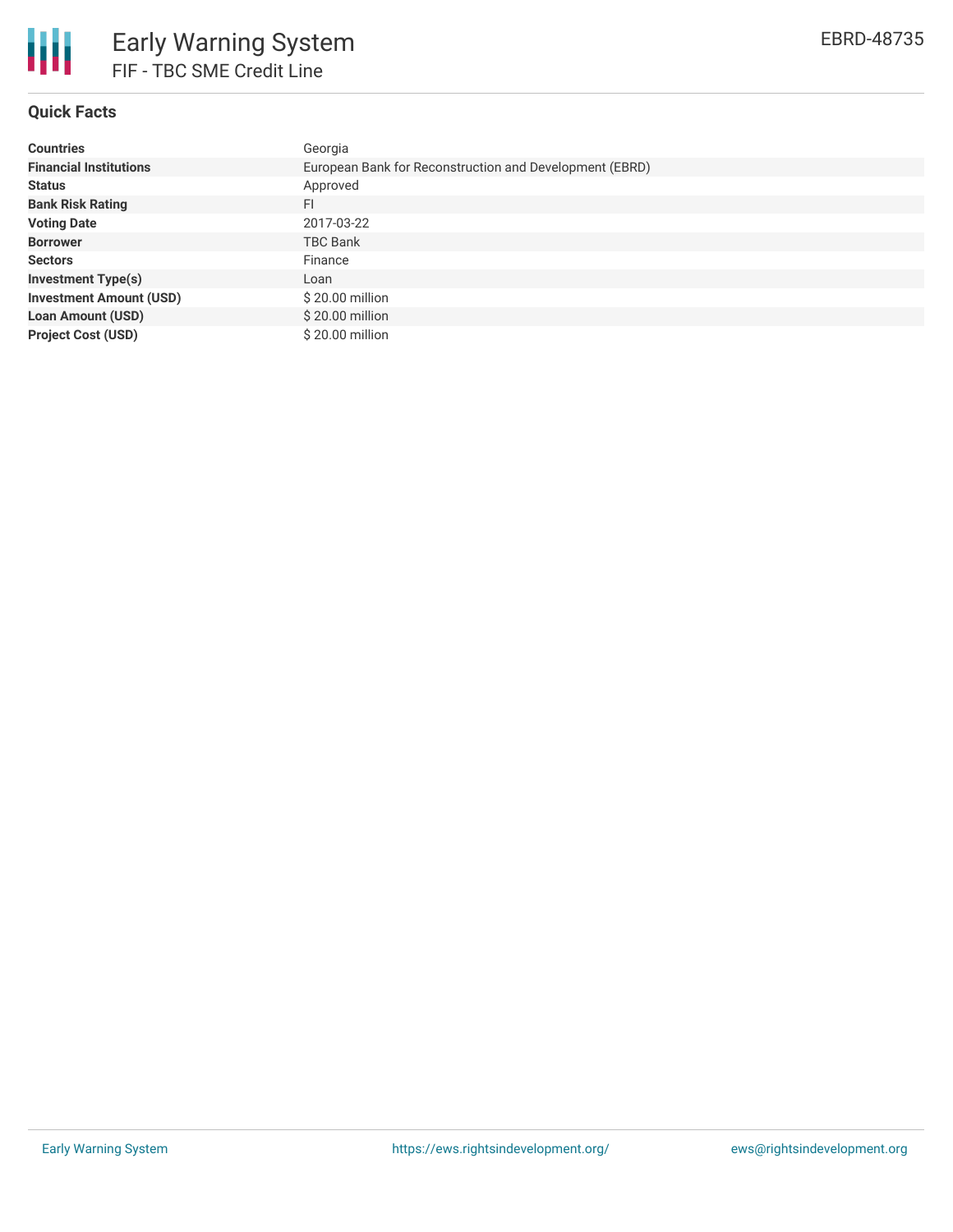

## **Project Description**

According to EBRD website, the project is a financing package up to US\$ 100 million in two equal tranches denominated in local currency for TBC Bank consisting of three transactions: up to US\$ 60 million equivalent in Georgian Lari credit line to assist local Small and Medium Enterprises (SMEs) comply with DCFTA requirements; up to US\$ 20 million equivalent in Georgian Lari Women in Business (WiB) financing programme to support SMEs run or managed by women and up to US\$ 20 million equivalent in Georgian Lari credit line for on-lending to local Small and Medium Enterprises (SMEs).

It intends to develop its lending programmes countrywide in the respective business segments, providing essential support for longer-term financing in local currency to SMEs. In addition, it will include the development of tailored financing instruments in local currency to support SMEs in overcoming DCFTA related challenges as well as addressing gender specific gaps in access to finance by supporting underserved women entrepreneurs. EBRD's support of TBC Bank will contribute to the overall lending capability of the banking sector in Georgia thereby increasing financial intermediation. Also, it will increase the supply of local currency funding to SMEs thereby increasing access to bank finance.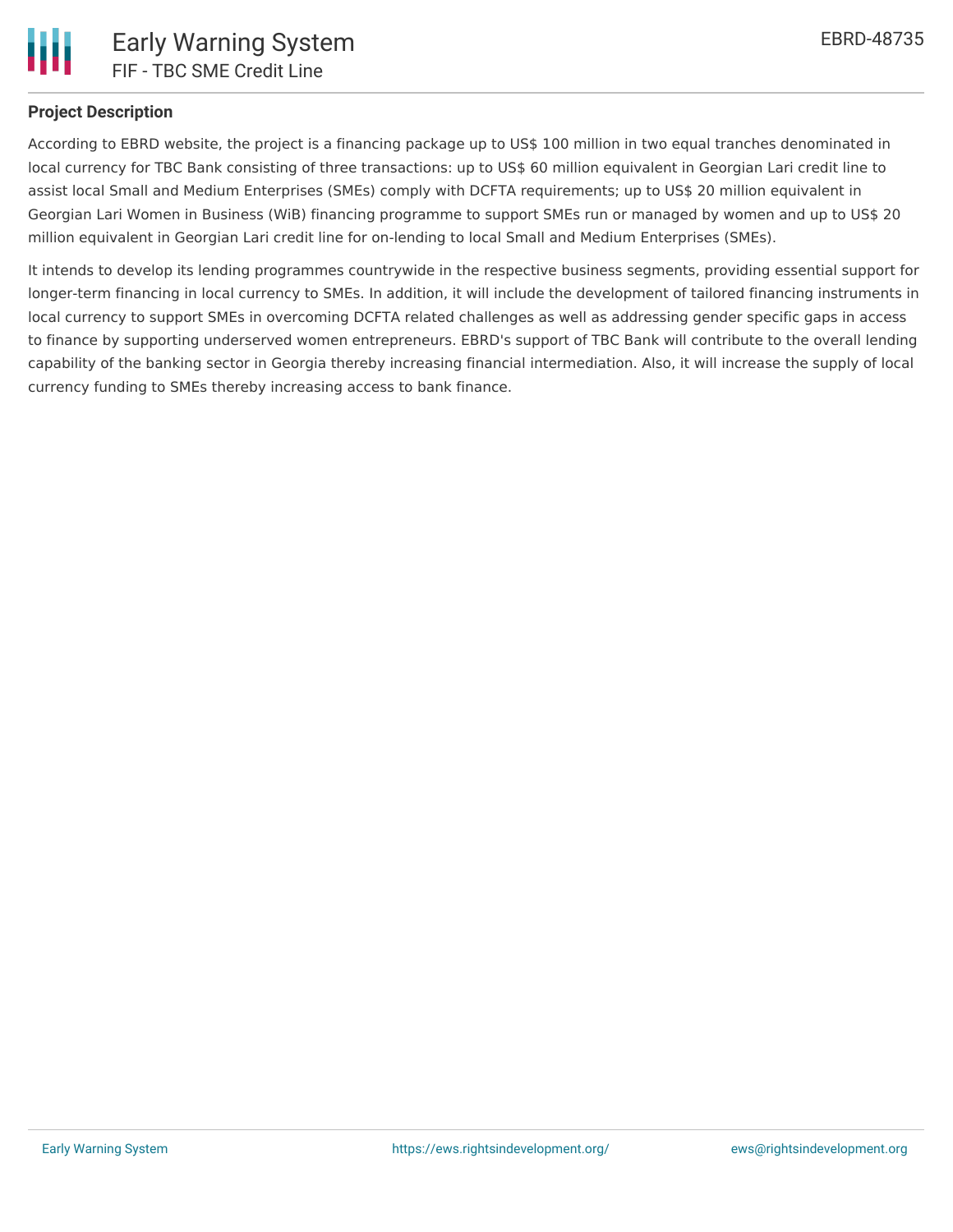

### **Investment Description**

European Bank for Reconstruction and Development (EBRD)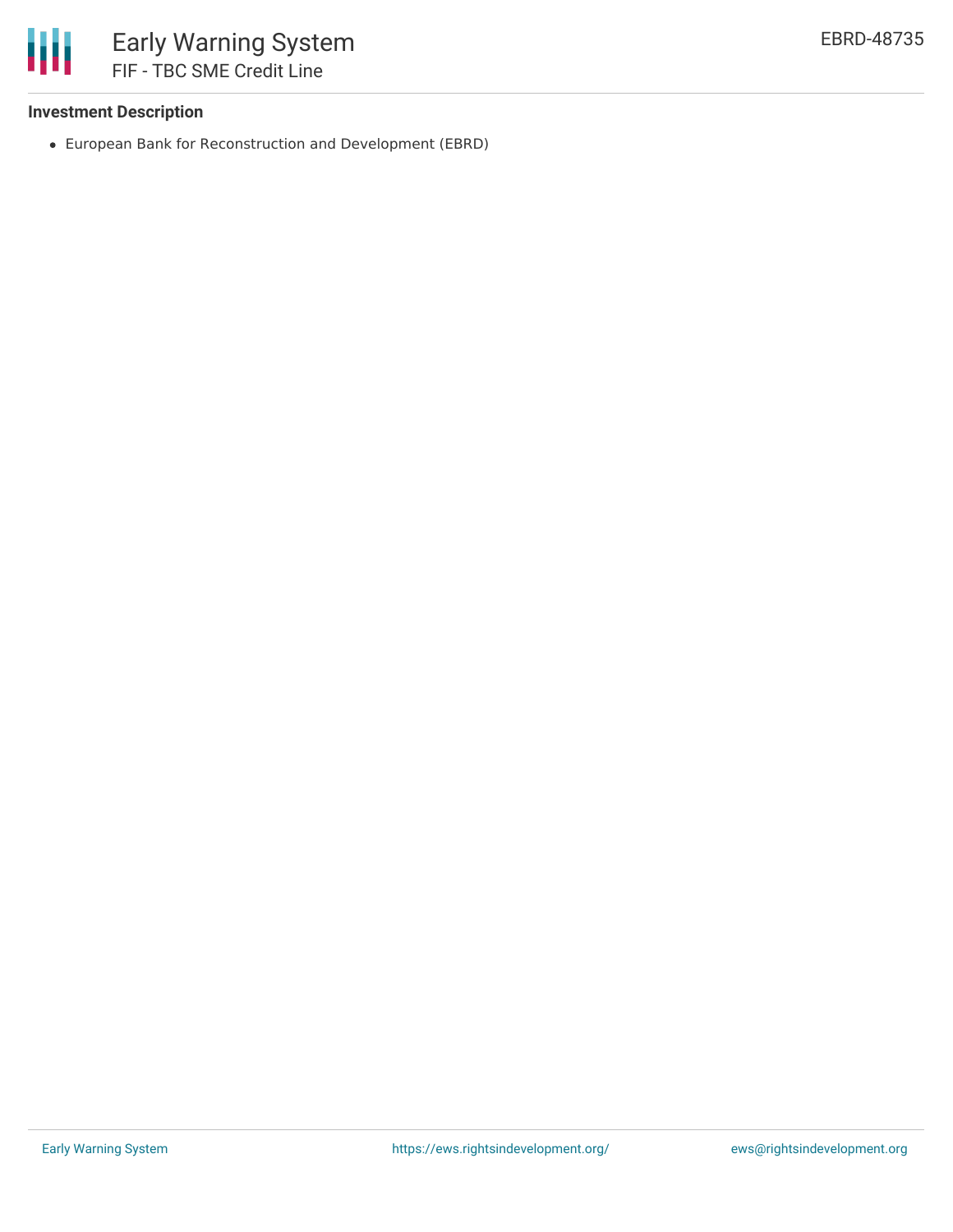

## **Contact Information**

Project Contact: Tamar Kakulia Deputy CFO Capital Markets and Investor relations, TBC Bank Telephone No.: +995 32 227 27 27 Website: [www.tbcbank.ge](http://www.tbcbank.ge/)

General enquiries to EBRD: Telephone No.: +44 20 7338 7168 Email Address: [projectenquiries@ebrd.com](mailto:projectenquiries@ebrd.com)

#### **ACCOUNTABILITY MECHANISM OF EBRD**

The Project Complaint Mechanism (PCM) is the independent complaint mechanism and fact-finding body for people who have been or are likely to be adversely affected by an European Bank for Reconstruction and Development (EBRD)-financed project. If you submit a complaint to the PCM, it may assess compliance with EBRD's own policies and procedures to prevent harm to the environment or communities or it may assist you in resolving the problem that led to the complaint through a dialogue with those implementing the project. Additionally, the PCM has the authority to recommend a project be suspended in the event that harm is imminent. You can contact the PCM at pcm@ebrd.com or you can submit a complaint online using an online form, http://www.ebrd.com/eform/pcm/complaint\_form?language=en. You can learn more about the PCM and how to file a complaint at http://www.ebrd.com/work-with-us/project-finance/project-complaint-mechanism.html.